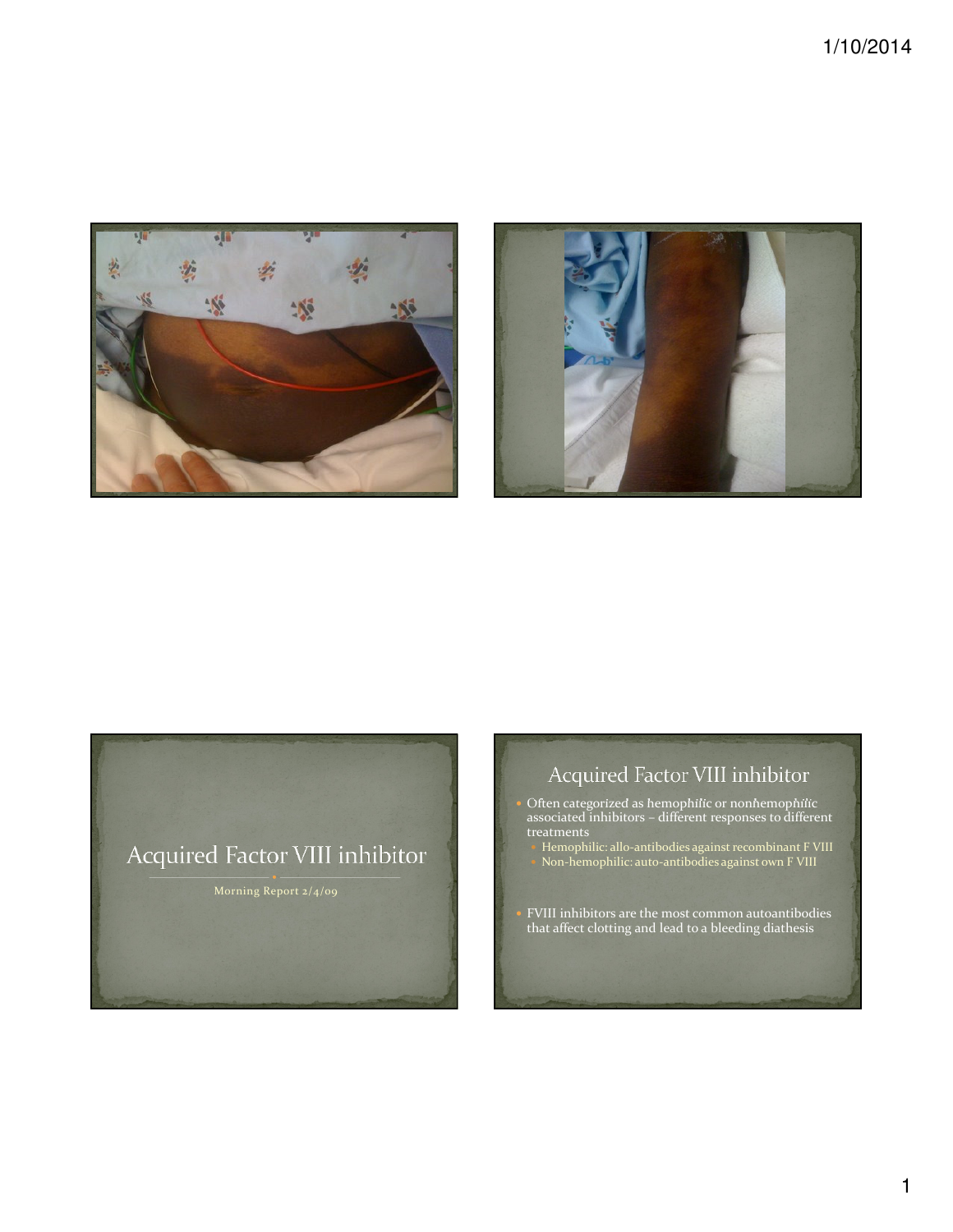#### Acquired inhibitors

- Acquired inhibitors are antibodies that either inhibit the activity or increase the clearance of a clotting factor.
- Some disorders may be associated with antibodies to several factors (ie in SLE, APLA against FVIII, IX, XI, XII, and XIII)

#### Epidemiology

This is in the nonHemophilic patient:

- approx 1.3 in 1,000,000 people
- Presenting mortality up to 40%
- Spontaneous hemarthroses uncommon with acquired disease
- Usually >50, mean age was 70, 68% were men. If female usually were postpartum

#### Epi continued.........

Associated with:

#### Rhuematologic Dz

- Malignancy
- 3. Pregnancy
- 4. Drug reaction

- Relation to malignancy:<br>
 One case series commented on ~50 cases<br>
 Over ½ of cases assoc with solid tumor (2/3 of these were adenoCA<br>
 lung/prostate most common)<br>
Most common heme malignancy was CLL
	-

## **Presenting signs/symptoms**

- Patients present with extensive bleeding, (large intramuscular, retroperitoneal, limb, subcutaneous, GU, GI, or excessive postoperative or postpartum bleeding) often life threatening, before it is recognized.
- Bleeding often life threatening, before it is recognized.
- Postpartum inhibitors usually come to attention several months after delivery (2-5 mo), when bleeding symptoms supervene; rarely, the inhibitor may develop during pregnancy.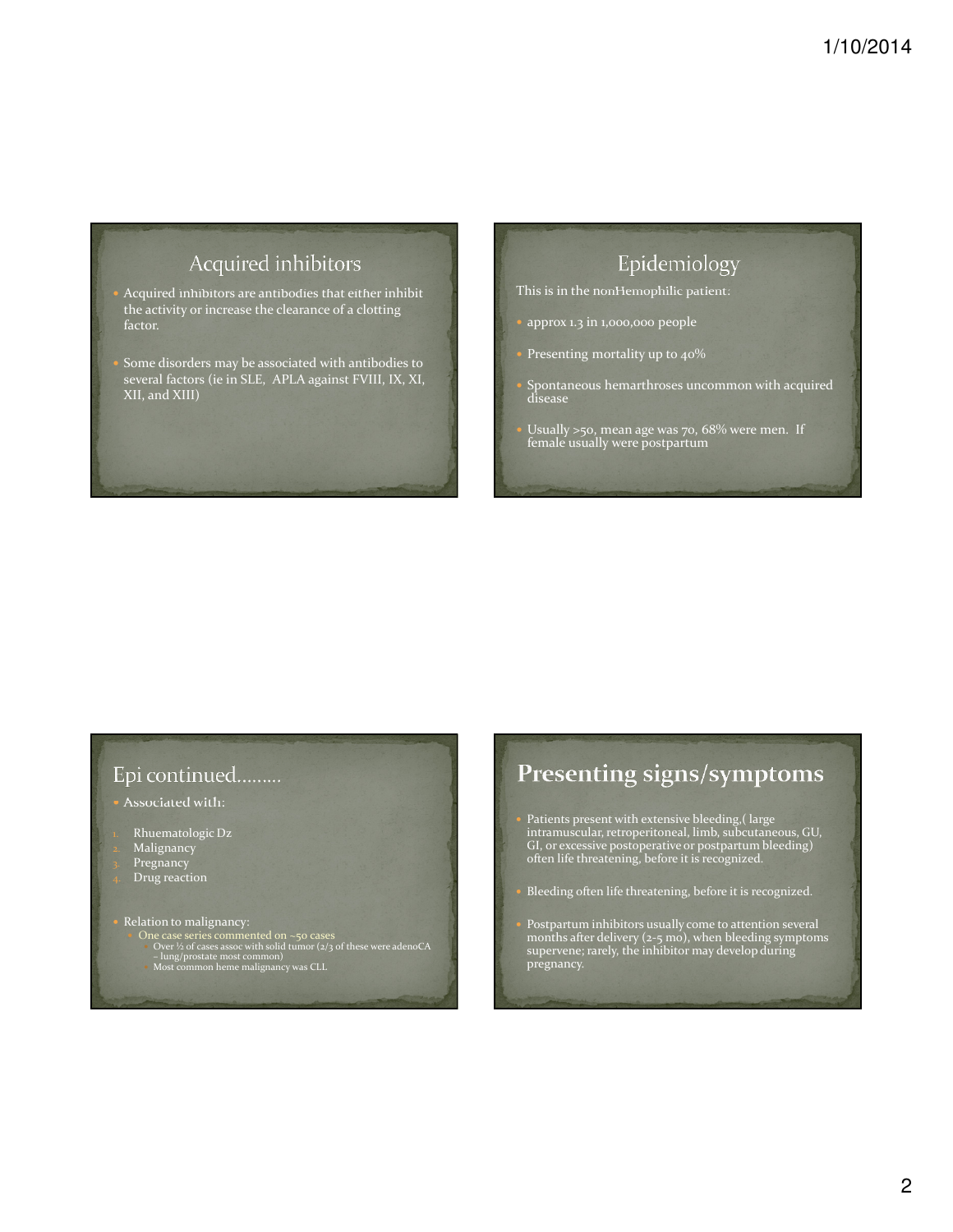#### Diagnosis

 Sudden presence of large hematomas or extensive ecchymoses in an elderly individual without significant trauma or known bleeding disorder should always raise the clinical suspicion of an acquired factor VIII inhibitor.

#### Diagnosis

- In addition to the clinical features, factor VIII inhibitors are characterized by a prolonged activated partial thromboplastin time (aPTT) and a normal prothrombin time (PT).
- A prolonged aPTT is also seen in the antiphospholipid antibody syndrome, but these patients present with thrombosis rather than bleeding episodes

### Normal PT with prolonged aPTT

Acquired:

- Inhibitors to coag factors VIII, IX, XI, XII
- Heparin
- 

#### Lupus anticoagulant

- Inherited:
	- Factor deficiency VIII, IX, XI
	- vWD (if concorrdant FVIII deficiency)
	- Deficiencies in FXII, prekallikrein, HMW Kininogen not assoc with diathesis

#### Mixing Study: Deficiency vs Inhibitor

 Inhibitor Screen: If a prolongation present in PT or aPTT, can check a mixing study -mix patient plasma and that from a normal patient, then immediately recheck the PT or aPTT and then check again at 2 hours after incubation at 37 C

-recheck at 2 hours because some inhibitors have slow reaction kinetics (ie FVIII are notorious for this)

- Correction of prolonged aPTT suggests a factor deficiency or VWD
- Persistent prolongation of the aPTT indicates the presence of an inhibitor.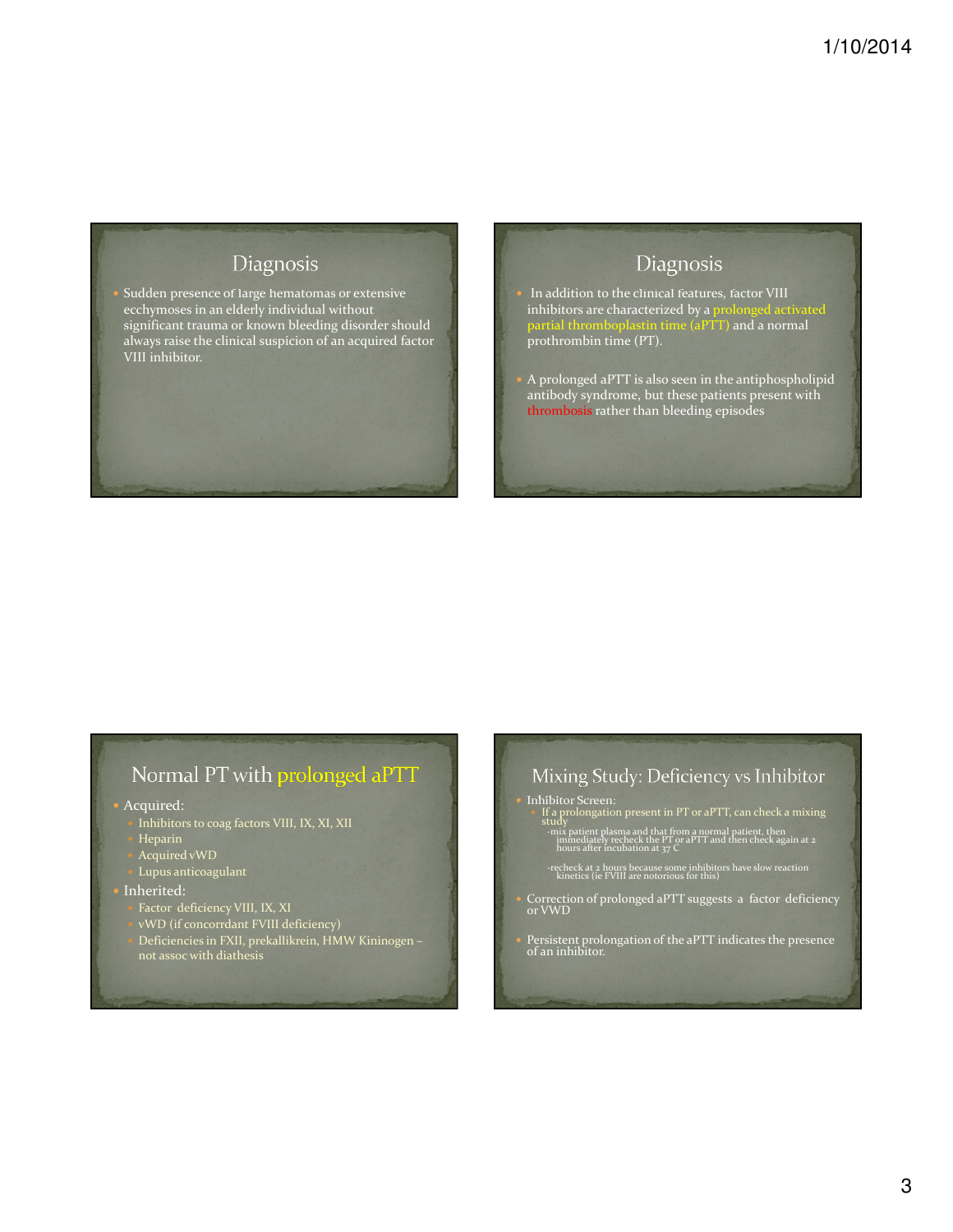#### Mixing study continued......

 The next step is adding a source of phospholipid to the mixed plasma. Correction of the aPTT suggests the presence of antiphospholipid antibodies.

#### Mixing study continued.......

 If aPTT mix doesn't correct with phospholipid addition, check Bethesda titer for confirmation of diagnosis (FVIII inhibitor) as well as to quantify titer to evaluate efficacy of treatment

#### **Bethesda Titer**

- Bethesda titer serial dilutions of plasma from patient and from normal pool – then check for FVIII activity
- Reciprocal dilution of patient plasma that results in 50% FVIII activity is defined as one Bethesda unit (BU)
- Stronger the inhibitor, greater the dilution required to allow for factor VIII activity
- Treatment Control of bleeding: ● If Bethesda titer <5, may use FVIII at high doses If high titer: Recombinant human factor VIIa (novo7) • Prothrombin complex concentrates • DDAVP Others – plasmaphereis, immunoadsorption • Immunosuppresion: • Prednisone 1mg/kg/day cyclophosphamide Rituxan